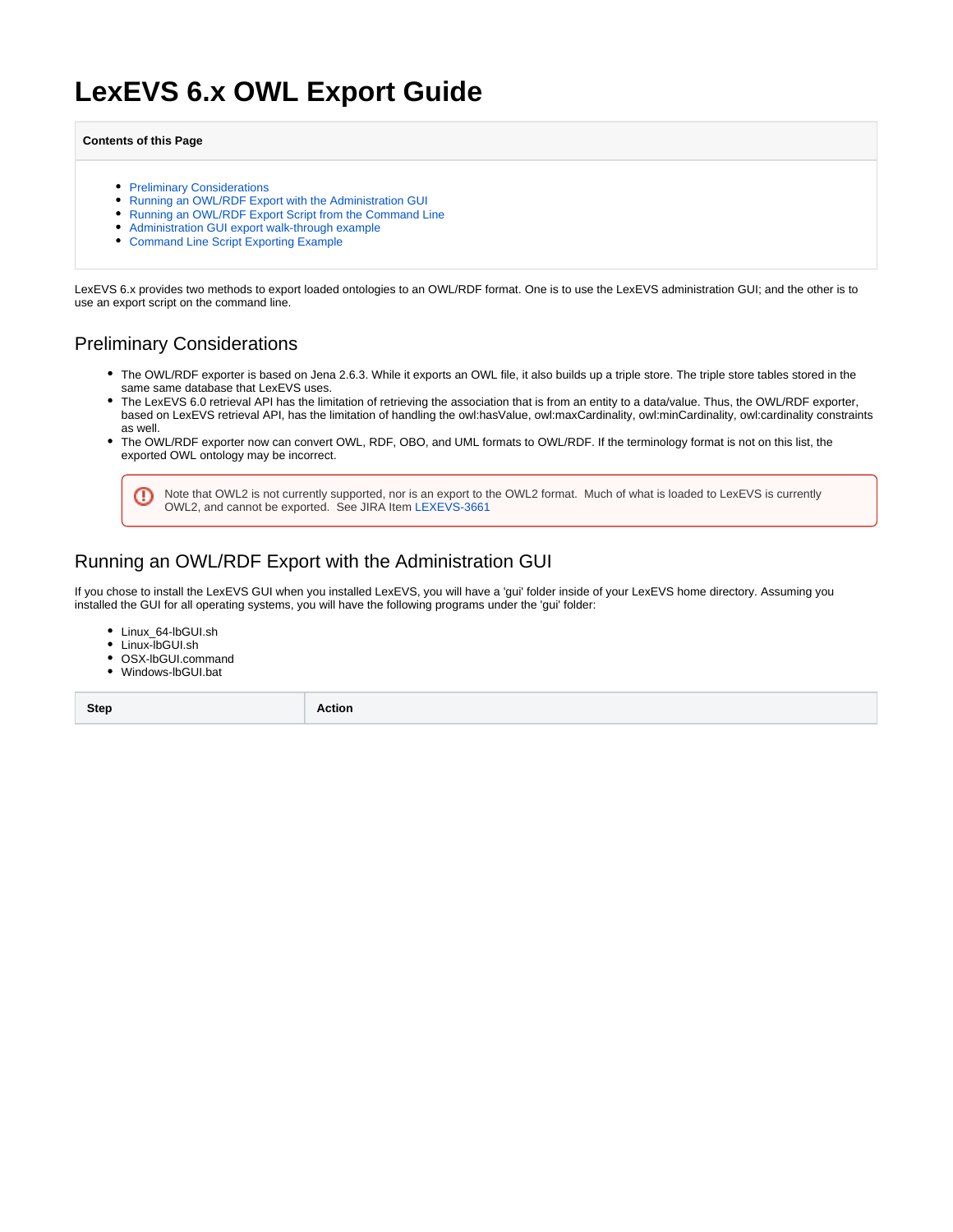| 1. Launch the GUI by executing the<br>appropriate executable for your platform. | <b>CLexBIG Console</b><br>Commands Load Terminology Export Terminology |                                                         | Help                                                                     |                                 |                    |                                                | $ \Box$ $\times$       |  |
|---------------------------------------------------------------------------------|------------------------------------------------------------------------|---------------------------------------------------------|--------------------------------------------------------------------------|---------------------------------|--------------------|------------------------------------------------|------------------------|--|
| You will be presented with an application                                       |                                                                        |                                                         | <b>Available Code Systems</b>                                            |                                 |                    |                                                |                        |  |
| that looks like this. If the Available Code                                     | Code System Name                                                       | Code System Version                                     | URI                                                                      | Tag                             | Status             | Last Update Time                               | Get Code Set           |  |
| System table is empty, you will need to                                         | Thesaurus.ovel                                                         | 05.09.bvt                                               | http://ncicb.nci.nih.gov/xml/owl/E                                       |                                 | inactive           | 5:31:35 AM on 10/12/2                          |                        |  |
| load at least one ontology.                                                     | NCI Thesaurus<br>NCI Thesaurus                                         | 10.07e<br>10.10a                                        | http://ncicb.nci.nih.gov/xml/owl/E<br>http://ncicb.nci.nih.gov/xml/owl/E | PRODUCTION                      | active<br>active   | 10:41:17 AM on 09/20/<br>8:11:07 AM on 10/14/2 | Get Code Graph         |  |
|                                                                                 | Zebrafish                                                              | 1.2_June_14_2010                                        | http://ncicb.nci.nih.gov/xmins/zeb                                       |                                 | active             | 1:17:29 PM on 09/26/2                          | Get History            |  |
|                                                                                 | Nanoparticle Ontology<br>fungal_anatomy                                | 1.0_Jan_29_2010<br><b>UNASSIGNED</b>                    | http://purl.bioontlogy.org/ontolog<br>urn:Isid:bioontology.org:fungal_a  |                                 | active<br>active   | 9:46:21 AM on 10/21/2<br>10:17:08 AM on 10/04/ | Refresh                |  |
|                                                                                 | Gene Ontology<br>autos                                                 | October2010<br>1.0                                      | urn:Isid:bioontology.org:GO<br>urn:oid:11.11.0.1                         | PRODUCTION<br><b>PRODUCTION</b> | active<br>inactive | 6:50:03 AM on 10/21/2<br>10:10:41 AM on 10/04/ |                        |  |
|                                                                                 | Automobiles Extension                                                  | 1.0-extension                                           | urn:oid:11.11.0.1.1-extension                                            |                                 | inactive           | 7:53:49 AM on 10/15/2                          | Load Marifiest         |  |
|                                                                                 | <b>NCI Metathesaurus</b><br>Logical Observation Iden                   | 200601<br>229                                           | urn:oid:2.16.840.1.113883.3.26.1.2<br>um:oid:2.16.840.1.113883.6.1       | PRODUCTION                      | active<br>active   | 10:51:33 AM on 09/21/<br>6:58:30 AM on 09/20/2 | Change Tag             |  |
|                                                                                 | Logical Observation Iden 226                                           |                                                         | urn:oid:2.16.840.1.113883.6.1                                            |                                 | inactive           | 7:26:07 PM on 09/27/2                          | Advate                 |  |
|                                                                                 | Current Procedural Termi 2010<br>Medical Dictionary for Re             | 12.0                                                    | urn:oid:2.16.840.1.113883.6.12<br>um:oid:2.16.840.1.113883.6.163         |                                 | active<br>active   | 1:08:15 PM on 10/06/2<br>9:25:32 AM on 09/24/2 | Deathrate              |  |
|                                                                                 | ICD 9_CM<br>SNOMED Clinical Terms,                                     | 1.0<br>2010_01_31                                       | urn:old:2.16.840.1.113883.6.2<br>urn:oid:2.16.840.1.113883.6.96          |                                 | active<br>active   | 1:06:36 PM on 10/06/2<br>6:05:03 PM on 09/18/2 |                        |  |
|                                                                                 | SNOMEDCT_2010_01_3                                                     | 20100131                                                | urn:oid:C2733618.SNOMEDCT.IC.                                            |                                 | active             | 6:11:09 AM on 10/25/2                          | Remove                 |  |
|                                                                                 | MDR:MDR12_1_TO_ICD<br>MDR:MDR12_1_TO_CST                               | 200909<br>200909                                        | urn:oid:CL413320.MDR.ICD9CM<br>urn:oid:CL413321.MDR.CST                  |                                 | active<br>active   | 1:32:43 PM on 10/14/2<br>1:32:01 PM on 10/14/2 | Remové History         |  |
|                                                                                 | NCIt to ICD9CM Mapping                                                 | 1.0                                                     | urn:oid:NCIt_to_ICD9CM_Mapping                                           |                                 | active             | 1:03:55 PM on 10/06/2                          | <b>Remove Metadata</b> |  |
|                                                                                 |                                                                        |                                                         |                                                                          |                                 |                    |                                                | Rebuild Index          |  |
|                                                                                 |                                                                        |                                                         |                                                                          |                                 |                    |                                                | $11 - 11$              |  |
|                                                                                 |                                                                        | Selected CodedNodeSets and CodedNodeGraphs              |                                                                          |                                 |                    | <b>Restrictions</b>                            |                        |  |
|                                                                                 |                                                                        |                                                         |                                                                          |                                 |                    |                                                |                        |  |
|                                                                                 |                                                                        |                                                         | Linion                                                                   |                                 |                    |                                                | Add.                   |  |
|                                                                                 |                                                                        |                                                         | Intersection                                                             |                                 |                    |                                                | Edit                   |  |
|                                                                                 |                                                                        |                                                         | Difference                                                               |                                 |                    |                                                |                        |  |
|                                                                                 |                                                                        |                                                         |                                                                          |                                 |                    |                                                | Remove                 |  |
|                                                                                 |                                                                        |                                                         | Restrict to Codes                                                        |                                 |                    |                                                |                        |  |
|                                                                                 |                                                                        |                                                         | Ast to Source Codes                                                      |                                 |                    |                                                |                        |  |
|                                                                                 |                                                                        |                                                         | <b>Rst to Target Codes</b>                                               |                                 |                    |                                                |                        |  |
|                                                                                 |                                                                        | You must choose a single Code Set or Graph on the left. |                                                                          |                                 |                    |                                                |                        |  |
|                                                                                 | Rémove                                                                 |                                                         |                                                                          |                                 |                    |                                                |                        |  |
|                                                                                 |                                                                        |                                                         |                                                                          |                                 |                    |                                                |                        |  |
|                                                                                 |                                                                        |                                                         | LaExport                                                                 |                                 |                    |                                                |                        |  |
|                                                                                 |                                                                        |                                                         |                                                                          |                                 |                    |                                                |                        |  |
|                                                                                 |                                                                        |                                                         |                                                                          |                                 |                    |                                                |                        |  |
|                                                                                 |                                                                        |                                                         |                                                                          |                                 |                    |                                                |                        |  |
|                                                                                 |                                                                        |                                                         |                                                                          |                                 |                    |                                                |                        |  |
| 2. Selecting 'Enable Admin Options'                                             | <b>OLEXBIG Console</b>                                                 |                                                         |                                                                          |                                 |                    |                                                |                        |  |
| provides administrative access to all                                           | Commands Load Terminology Export Terminology Help                      |                                                         |                                                                          |                                 |                    |                                                | $ \Box$ $\times$       |  |
| commands.                                                                       | Configure                                                              |                                                         | <b>Available Code Systems</b>                                            |                                 |                    |                                                |                        |  |
|                                                                                 | Enable Admin Options                                                   | Code System Version   URI                               |                                                                          | Tag                             | <b>Status</b>      | Last Update Time                               | Get Code Set           |  |
|                                                                                 | Clean Up<br>View Log File                                              | 1.1                                                     | http://CST.test.shell                                                    |                                 | inactive           | 9:29:50 AM on 1                                |                        |  |
|                                                                                 | Ext                                                                    | 1.1                                                     | http://MDR.test.shell                                                    |                                 | inactive           | 9:29:27 AM on 1                                | Get Code Graph         |  |
|                                                                                 | autos                                                                  | 05.09.bvt<br>1.0                                        | http://ncicb.nci.nih.gov/xml/owl/E<br>urn:oid:11.11.0.1                  |                                 | active<br>active   | 3:14:18 PM on 1<br>3:13:40 PM on 1             | Get History            |  |
|                                                                                 | MDR12_1_TO_CST95                                                       | 200909                                                  | urn:oid:CL413321.MDR.CST                                                 |                                 | active             | 9:28:38 AM on 1                                | Refresh                |  |
|                                                                                 |                                                                        |                                                         |                                                                          |                                 |                    |                                                |                        |  |
|                                                                                 |                                                                        |                                                         |                                                                          |                                 |                    |                                                | Load Manifest          |  |
|                                                                                 |                                                                        |                                                         |                                                                          |                                 |                    |                                                | Change Tag             |  |
|                                                                                 |                                                                        |                                                         |                                                                          |                                 |                    |                                                | Activate               |  |
|                                                                                 |                                                                        |                                                         |                                                                          |                                 |                    |                                                |                        |  |
|                                                                                 |                                                                        |                                                         |                                                                          |                                 |                    |                                                | Deactivate             |  |
|                                                                                 |                                                                        |                                                         |                                                                          |                                 |                    |                                                | Remove                 |  |
|                                                                                 |                                                                        |                                                         |                                                                          |                                 |                    |                                                | Remove History         |  |
|                                                                                 |                                                                        |                                                         |                                                                          |                                 |                    |                                                | Remove Metadata        |  |
|                                                                                 |                                                                        |                                                         |                                                                          |                                 |                    |                                                | Rebuild Index          |  |
|                                                                                 |                                                                        |                                                         |                                                                          |                                 |                    |                                                |                        |  |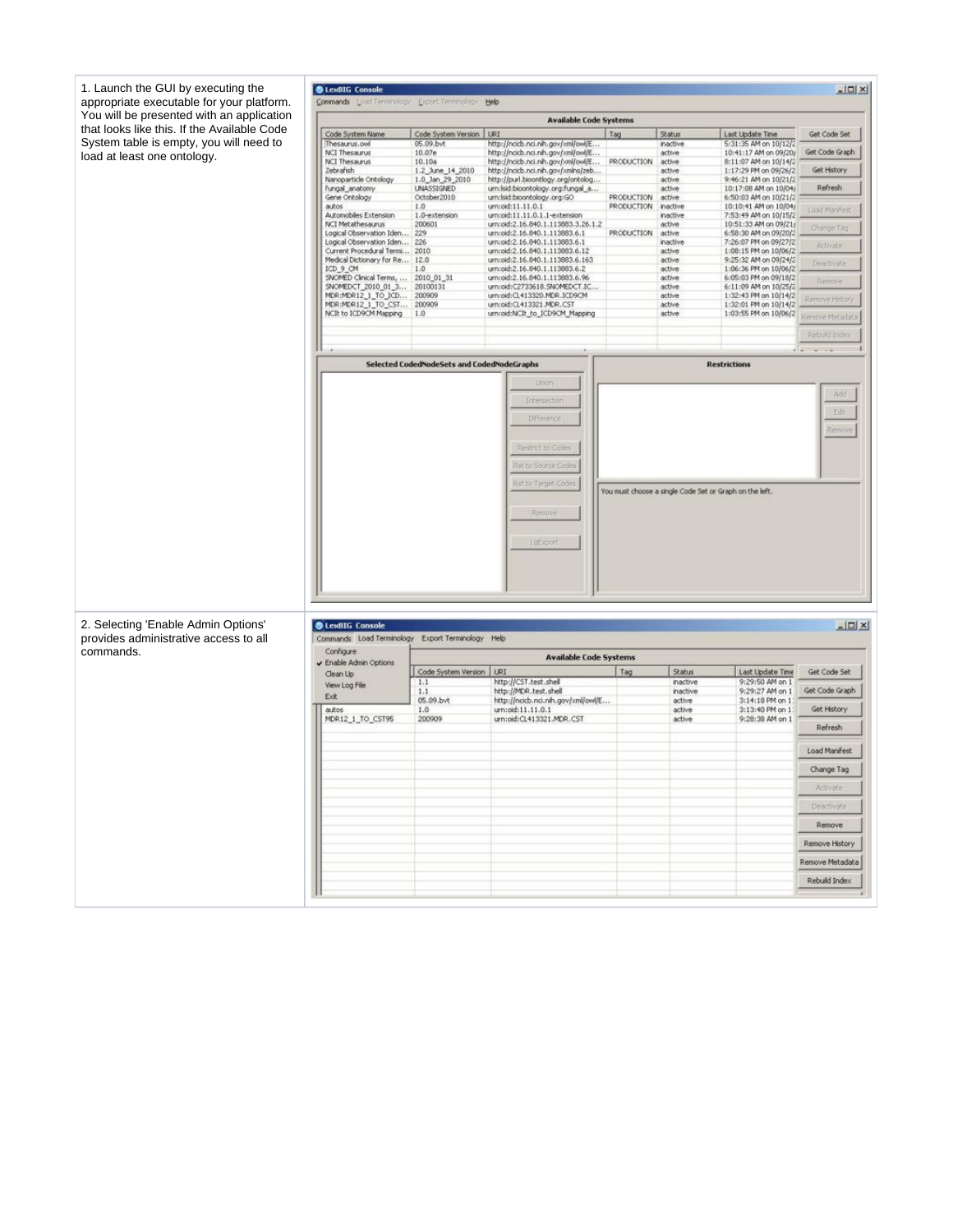

## <span id="page-2-0"></span>Running an OWL/RDF Export Script from the Command Line

After installing LexEVS, you will have an 'admin' folder inside of your LexEVS base installation. The OWL/RDF exporter shell script is in the following folder (for Linux or Windows):

ExportOwlRdf.[sh|bat]

This command will export OWL/RDF without a GUI. For detailed information please refer to the [command line parameters for this command](https://wiki.nci.nih.gov/display/LexEVS/2+-+Administering+LexEVS+6.0+with+the+Command+Line#id-2AdministeringLexEVS6.0withtheCommandLine-LexEVSExportScripts) in the Administ ration Guide.

Examples:

```
 ExportOwlRdf -out "file:///path/to/dir" -f
ExportOwlRdf -out "file:///path/to/dir" -u "sample" -v "1.0" -f
```
#### <span id="page-2-1"></span>Administration GUI export walk-through example

This walk through will show you how to load a terminology and then export it in OWL/RDF format.

| Step | Action |
|------|--------|
|------|--------|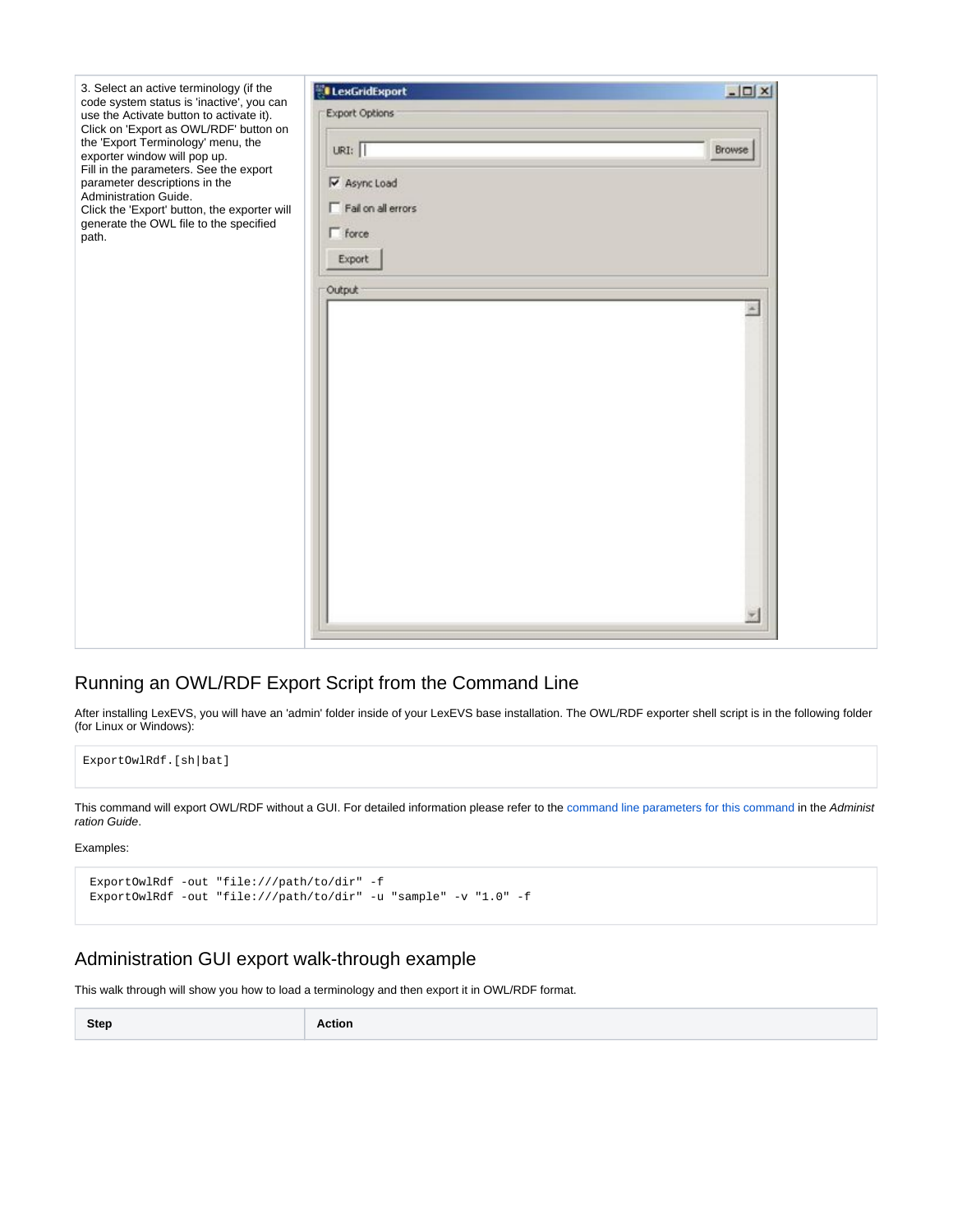| 1. Launch the administration GUI.    | <sup>n</sup> gui                                                                |                                     |               |                                     |                                                         |     |                     |                       |
|--------------------------------------|---------------------------------------------------------------------------------|-------------------------------------|---------------|-------------------------------------|---------------------------------------------------------|-----|---------------------|-----------------------|
|                                      | File<br>Edit<br>View                                                            | Favorites                           | Tools         | Help                                |                                                         |     |                     |                       |
|                                      | <b>Address</b><br>C:\LexEVS\6.0\gui                                             |                                     |               |                                     |                                                         |     |                     | →<br>Go               |
|                                      | Folders                                                                         |                                     |               | ×<br>Name $\triangleq$              |                                                         |     |                     | ٨<br>Size Type        |
|                                      | □ □ LexEVS                                                                      |                                     |               | windows<br>$\overline{\phantom{a}}$ |                                                         |     |                     | File Folde            |
|                                      | $\Box$ $\Box$ 6.0                                                               |                                     |               | windows_64                          |                                                         |     |                     | File Folde            |
|                                      |                                                                                 | admin                               |               | l≝] lbGUI.jar                       |                                                         |     | 3,195 KB            | Executal              |
|                                      |                                                                                 | <b>□ □</b> examples                 |               |                                     | <b>D</b> IbGUI.license.txt                              |     |                     | Text Doc<br>2 KB      |
|                                      | $\Box$ $\bigodot$ gui                                                           |                                     |               |                                     | hol Linux_64-lbGUI.sh                                   |     |                     | 1 KB SH File          |
|                                      |                                                                                 | $\blacksquare$ $\blacksquare$ linux |               |                                     | 圆 Linux-lbGUI.sh<br>圆 OSX-lbGUI.command                 |     |                     | SH File<br>1 KB       |
|                                      |                                                                                 | <b>El a</b> linux_x86_64            |               |                                     | 圆 OSX-lbGUI-browser.command                             |     | 1 KB                | 1 KB COMMAN<br>COMMAN |
|                                      |                                                                                 | ⊞ m⊟osx                             |               |                                     | 圆 OSX-lbVSGUI.command                                   |     | 1 <sub>KB</sub>     | <b>COMMAN</b>         |
|                                      |                                                                                 | El a windows                        |               |                                     | 圆 OSX-lbVSGUI-browser.command                           |     | 1 KB                | COMMAN                |
|                                      |                                                                                 | $\Box$ windows_64                   |               |                                     | Windows_64-lbGUI.bat                                    |     | 1 KB                | MS-DOS                |
|                                      |                                                                                 | a logs<br>$\Box$ resources          |               |                                     | Windows_64-lbGUI-browser.bat                            |     |                     | MS-DOS<br>1 KB        |
|                                      | $\mathbf \Xi$                                                                   | runtime                             |               |                                     | Windows-IbGUI.bat                                       |     |                     | MS-DOS<br>1 KB        |
|                                      | $\mathbf{H}$                                                                    | runtime-components                  |               |                                     | Windows-IbGUI-browser.bat                               |     | R                   | 1 KB<br>MS-DOS        |
|                                      |                                                                                 | source                              |               |                                     | Windows-IbVSGUI.bat                                     |     |                     | MS-DOS<br>1 KB        |
|                                      | $\blacksquare$                                                                  | test                                |               |                                     | Windows-IbVSGUI-browser.bat                             |     |                     | 1 KB MS-DOS           |
|                                      |                                                                                 | <b>Part in the start from</b>       |               |                                     |                                                         |     |                     |                       |
|                                      | ∢<br>$\mathbf{m}$                                                               |                                     | $\rightarrow$ | ∢                                   | $\parallel$ IIII                                        |     |                     | $\rightarrow$         |
|                                      | Type: MS-DOS Batch File Date Modified: 12/10/2010 8:47 AM Size: 187 b 187 bytes |                                     |               |                                     |                                                         |     | My Computer         |                       |
|                                      |                                                                                 |                                     |               |                                     |                                                         |     |                     |                       |
| 2. Enable the administration option. | LexBIG Console                                                                  |                                     |               |                                     |                                                         |     |                     | $\Box$ ok             |
|                                      | <b>Commands</b> Load Terminology Export Terminology Help                        |                                     |               |                                     |                                                         |     |                     |                       |
|                                      | Configure                                                                       |                                     |               |                                     |                                                         |     |                     |                       |
|                                      | Enable Admin Options                                                            |                                     |               |                                     | <b>Available Code Systems</b>                           |     |                     |                       |
|                                      | Clean Up                                                                        | Code System Vers                    |               | URI                                 |                                                         | Tag | Status              | Get Code Set          |
|                                      | View Log File                                                                   | 2009                                |               |                                     | urn:oid:2.16.840.1.113883.6.2                           |     | active              | Get Code Graph        |
|                                      | Exit                                                                            |                                     |               |                                     |                                                         |     |                     |                       |
|                                      |                                                                                 |                                     |               |                                     |                                                         |     |                     | Get History           |
|                                      |                                                                                 |                                     |               |                                     |                                                         |     |                     | Refresh               |
|                                      |                                                                                 |                                     |               |                                     |                                                         |     |                     | Load Manifest         |
|                                      |                                                                                 |                                     |               |                                     |                                                         |     |                     |                       |
|                                      |                                                                                 |                                     |               |                                     |                                                         |     |                     | Change Tag            |
|                                      | Selected CodedNodeSets and CodedNodeGraphs                                      |                                     |               |                                     |                                                         |     | <b>Restrictions</b> |                       |
|                                      |                                                                                 |                                     |               | Union                               |                                                         |     |                     |                       |
|                                      |                                                                                 |                                     |               | Intersection                        | You must choose a single Code Set or Graph on the left. |     |                     |                       |
|                                      |                                                                                 |                                     |               | Difference                          |                                                         |     |                     |                       |
|                                      |                                                                                 |                                     |               |                                     |                                                         |     |                     |                       |
|                                      |                                                                                 |                                     |               | Restrict to Codes                   |                                                         |     |                     |                       |
|                                      |                                                                                 |                                     |               | Rst to Source Codes                 |                                                         |     |                     |                       |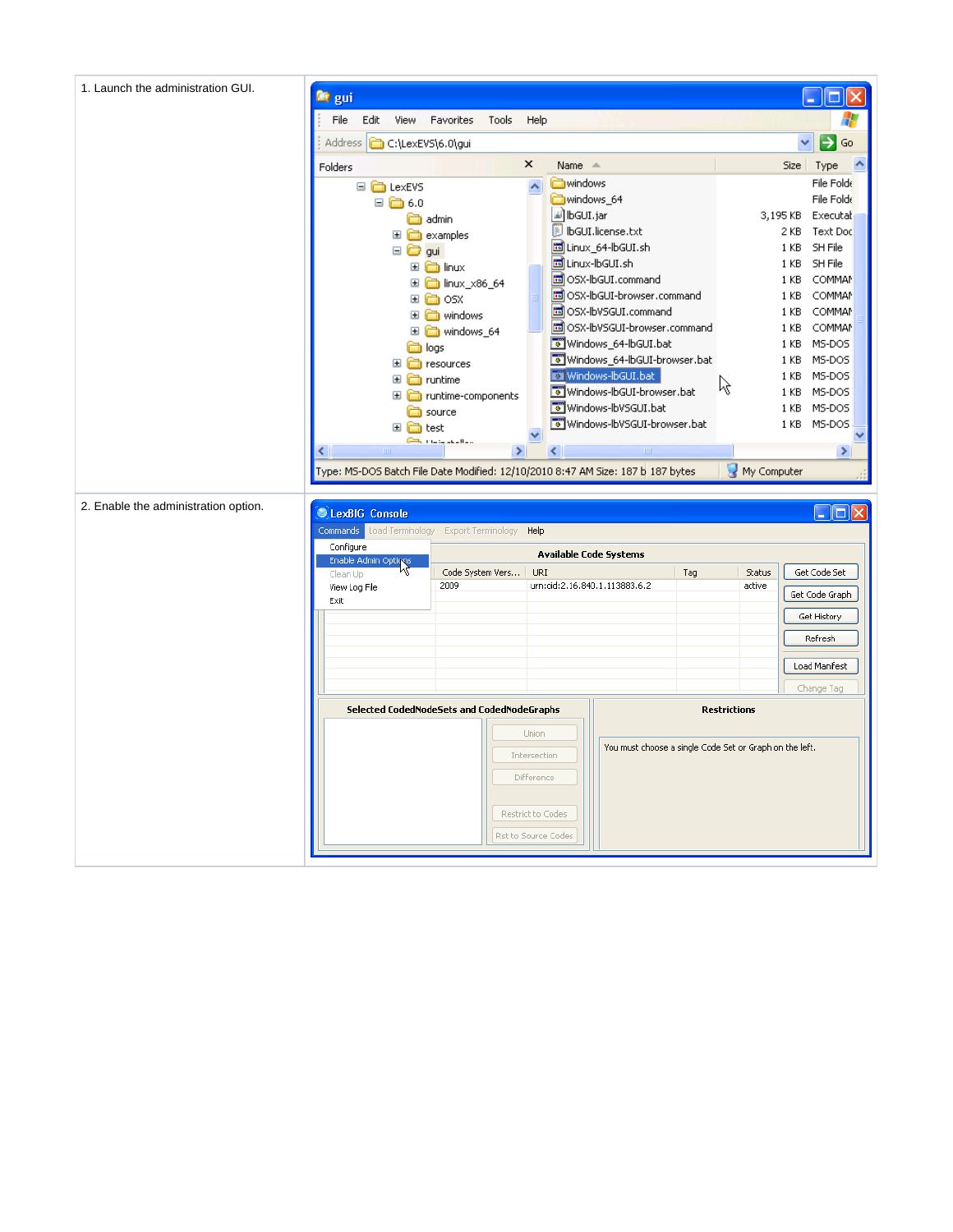| 3. In this example, we use the cell.obo<br>$\blacksquare$ $\blacksquare$<br>LexBIG Console                                                                                  |  |
|-----------------------------------------------------------------------------------------------------------------------------------------------------------------------------|--|
| ontology as the example ontology, so we                                                                                                                                     |  |
| Load Terminology Export Terminology Help<br>Commands<br>choose OBOloader.                                                                                                   |  |
| NCIMetaHistoryLoader - This loader loads NCI Metathesaurus history files into the database.<br>OBOLoader - This loader loads version 1.2 OBO files into the LexGrid format. |  |
| Code Sy:<br>HL7Loader - wis loader loads coding schemes from the HL7 RIM database into a LexGrid database.                                                                  |  |
| ICD-9-CM<br>ClaMLLoader - This loader loads ClaML files into the LexGrid database.                                                                                          |  |
| SemNetLoader - This loader loads UMLS SemNet Content, into a LexGrid database,                                                                                              |  |
| MrMap_Loader - This loader loads MRMAP.RRF and MRSAT.RRF files into the LexGrid database as a mapping coding scheme.                                                        |  |
| MetaDataLoader - This loader loads metadata xml files into the system.                                                                                                      |  |
| RadLexFramesLoader - This loader loads the RadLex Prot□g□ frame representation into the LexGrid format.                                                                     |  |
| TextLoader - This loader loads LexGrid Text files into the LexGrid database.                                                                                                |  |
| NCIThesaurusHistoryLoader - This loader loads NCI Thesaurus history files into the database.<br>OWLLoader - This loader loads 'OWL Full' files into the LexGrid format.     |  |
| MetaBatchLoader - NCI MetaThesaurus Spring Batch Loader                                                                                                                     |  |
| UmisBatchLoader - Umis Spring Batch Loader<br>Sele                                                                                                                          |  |
| LexGrid_Loader - This loader loads LexGrid XML files into the LexGrid database.                                                                                             |  |
| Union                                                                                                                                                                       |  |
| You must choose a single Code Set or Graph on the left.<br>Intersection                                                                                                     |  |
|                                                                                                                                                                             |  |
| <b>Difference</b>                                                                                                                                                           |  |
|                                                                                                                                                                             |  |
| Restrict to Codes                                                                                                                                                           |  |
| Rst to Source Codes                                                                                                                                                         |  |
|                                                                                                                                                                             |  |
|                                                                                                                                                                             |  |
| 4. Provide cell obo file's path. If you don't                                                                                                                               |  |
| <b>N</b> OBOLoader<br>have a manifest file or preferences file                                                                                                              |  |
| then leave these fields blank. Click on                                                                                                                                     |  |
| the 'Load' button. After a few minutes,<br><b>Load Options</b>                                                                                                              |  |
| the loading process is done. You can find                                                                                                                                   |  |
| 'End State: complete' in the Output<br>message box. Close this window, and                                                                                                  |  |
| URI: c:\scratch\cell.obo<br><b>Browse</b><br>return to the administration GUI, a 'cell'                                                                                     |  |
| record should show up on the Available                                                                                                                                      |  |
| Code Systems list.                                                                                                                                                          |  |
| Manifest File:<br>Browse                                                                                                                                                    |  |
|                                                                                                                                                                             |  |
|                                                                                                                                                                             |  |
| Loader Preferences File:<br><b>Browse</b>                                                                                                                                   |  |
|                                                                                                                                                                             |  |
| Async Load                                                                                                                                                                  |  |
|                                                                                                                                                                             |  |
| $\Box$ Fail on all errors                                                                                                                                                   |  |
|                                                                                                                                                                             |  |
| To Extend:                                                                                                                                                                  |  |
|                                                                                                                                                                             |  |
| Loader Post Processor (Extension Name) ApproxNumOfConceptsPostProcessor                                                                                                     |  |
| SupportedAttributePostProcessor                                                                                                                                             |  |
| OntologyFormatAddingPostProcessor                                                                                                                                           |  |
|                                                                                                                                                                             |  |
| Load                                                                                                                                                                        |  |
|                                                                                                                                                                             |  |
|                                                                                                                                                                             |  |
| Output                                                                                                                                                                      |  |
| 0 - debug - Fri Feb 04 17:15:58 CST 2011 -                                                                                                                                  |  |
| OBOResourceManifest=inputResourceURL= file:/c:/scratch/cell.obo                                                                                                             |  |
| relationshipsURL=                                                                                                                                                           |  |
| jar:file:/C:/LexEVS/6.0/runtime/lbRuntime.jar!/resources/default_relationship.ob                                                                                            |  |
| o abbreviationsURL=                                                                                                                                                         |  |
|                                                                                                                                                                             |  |
|                                                                                                                                                                             |  |
| jar:file:/C:/LexEVS/6.0/runtime/lbRuntime.jar!/resources/default_GO_xrf_abbs.c<br>bo                                                                                        |  |
|                                                                                                                                                                             |  |
|                                                                                                                                                                             |  |
|                                                                                                                                                                             |  |
|                                                                                                                                                                             |  |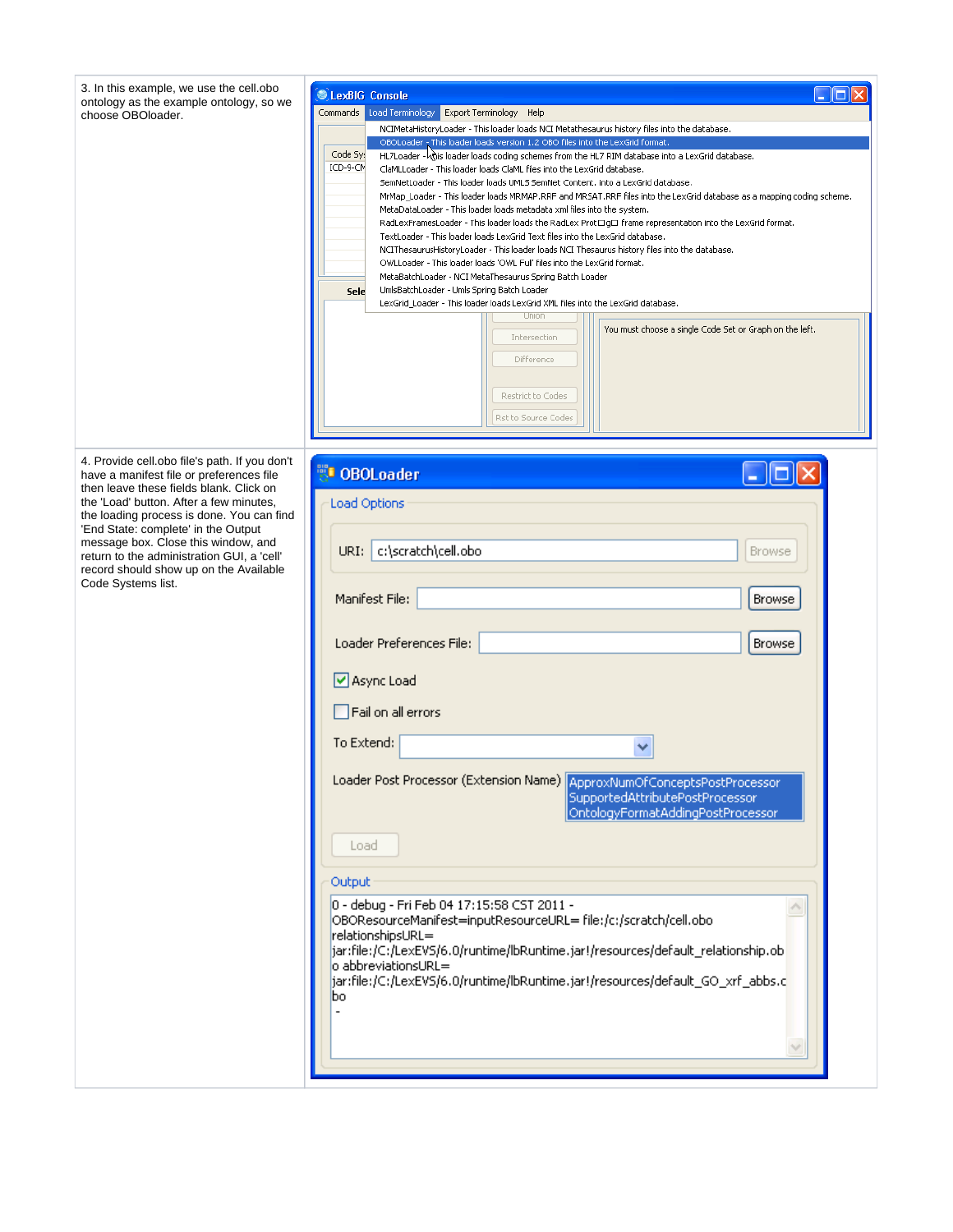|                                                                                     | C LexBIG Console                                  |                                            |                               |                                                         |     |                     | $\Box$ ok      |
|-------------------------------------------------------------------------------------|---------------------------------------------------|--------------------------------------------|-------------------------------|---------------------------------------------------------|-----|---------------------|----------------|
| the 'Activate' button. The status column<br>of 'cell' should change to active.      | Commands Load Terminology Export Terminology Help |                                            |                               |                                                         |     |                     |                |
|                                                                                     |                                                   |                                            |                               | <b>Available Code Systems</b>                           |     |                     |                |
|                                                                                     | Code System Name                                  | Code System Vers                           | URI                           |                                                         | Tag | Status              | Get Code Set   |
|                                                                                     | cell<br>ICD-9-CM, 2009                            | UNASSIGNED<br>2009                         | urn:Isid:bioontology.org:cell | urn:oid:2.16.840.1.113883.6.2                           |     | inactive<br>active  | Get Code Graph |
|                                                                                     |                                                   |                                            |                               |                                                         |     |                     | Get History    |
|                                                                                     |                                                   |                                            |                               |                                                         |     |                     | Refresh        |
|                                                                                     |                                                   |                                            |                               |                                                         |     |                     | Load Manifest  |
|                                                                                     |                                                   |                                            |                               |                                                         |     |                     | Change Tag     |
|                                                                                     |                                                   |                                            |                               |                                                         |     |                     | Activate<br>kř |
|                                                                                     |                                                   |                                            |                               |                                                         |     |                     | Deactivate     |
|                                                                                     |                                                   | Selected CodedNodeSets and CodedNodeGraphs |                               |                                                         |     | <b>Restrictions</b> |                |
|                                                                                     |                                                   |                                            | Union<br>Intersection         | You must choose a single Code Set or Graph on the left. |     |                     |                |
|                                                                                     |                                                   |                                            | Difference                    |                                                         |     |                     |                |
|                                                                                     |                                                   |                                            |                               |                                                         |     |                     |                |
|                                                                                     |                                                   |                                            |                               |                                                         |     |                     |                |
| 6. Make sure the cell ontology is still<br>selected. Go to the 'Export Terminology' | C LexBIG Console                                  |                                            |                               |                                                         |     |                     | $\Box$ ok      |
| menu, click on 'Export as OWL/RDF' in<br>the drop down menu.                        | Commands Load Terminology Export Terminology Help |                                            |                               |                                                         |     |                     |                |
|                                                                                     |                                                   |                                            |                               |                                                         |     |                     |                |
|                                                                                     |                                                   | Export as LexGrid XML<br>Export as OWL/RDF |                               | able Code Systems                                       |     |                     |                |
|                                                                                     | Code System Name<br>cell                          | Export as OBO<br><b>JNASSIGNED</b>         | urn:Isid:bioontology.org:cell |                                                         | Tag | Status<br>active    | Get Code Set   |
|                                                                                     | ICD-9-CM, 2009                                    | 2009                                       |                               | urn:oid:2.16.840.1.113883.6.2                           |     | active              | Get Code Graph |
|                                                                                     |                                                   |                                            |                               |                                                         |     |                     | Get History    |
|                                                                                     |                                                   |                                            |                               |                                                         |     |                     | Refresh        |
|                                                                                     |                                                   |                                            |                               |                                                         |     |                     | Load Manifest  |
|                                                                                     |                                                   |                                            |                               |                                                         |     |                     | Change Tag     |
|                                                                                     |                                                   |                                            |                               |                                                         |     |                     | Activate       |
|                                                                                     |                                                   |                                            |                               |                                                         |     |                     | Deactivate     |
|                                                                                     |                                                   | Selected CodedNodeSets and CodedNodeGraphs |                               |                                                         |     | <b>Restrictions</b> |                |
|                                                                                     |                                                   |                                            | Union                         | You must choose a single Code Set or Graph on the left. |     |                     |                |
|                                                                                     |                                                   |                                            | Intersection                  |                                                         |     |                     |                |
|                                                                                     |                                                   |                                            | Difference                    |                                                         |     |                     |                |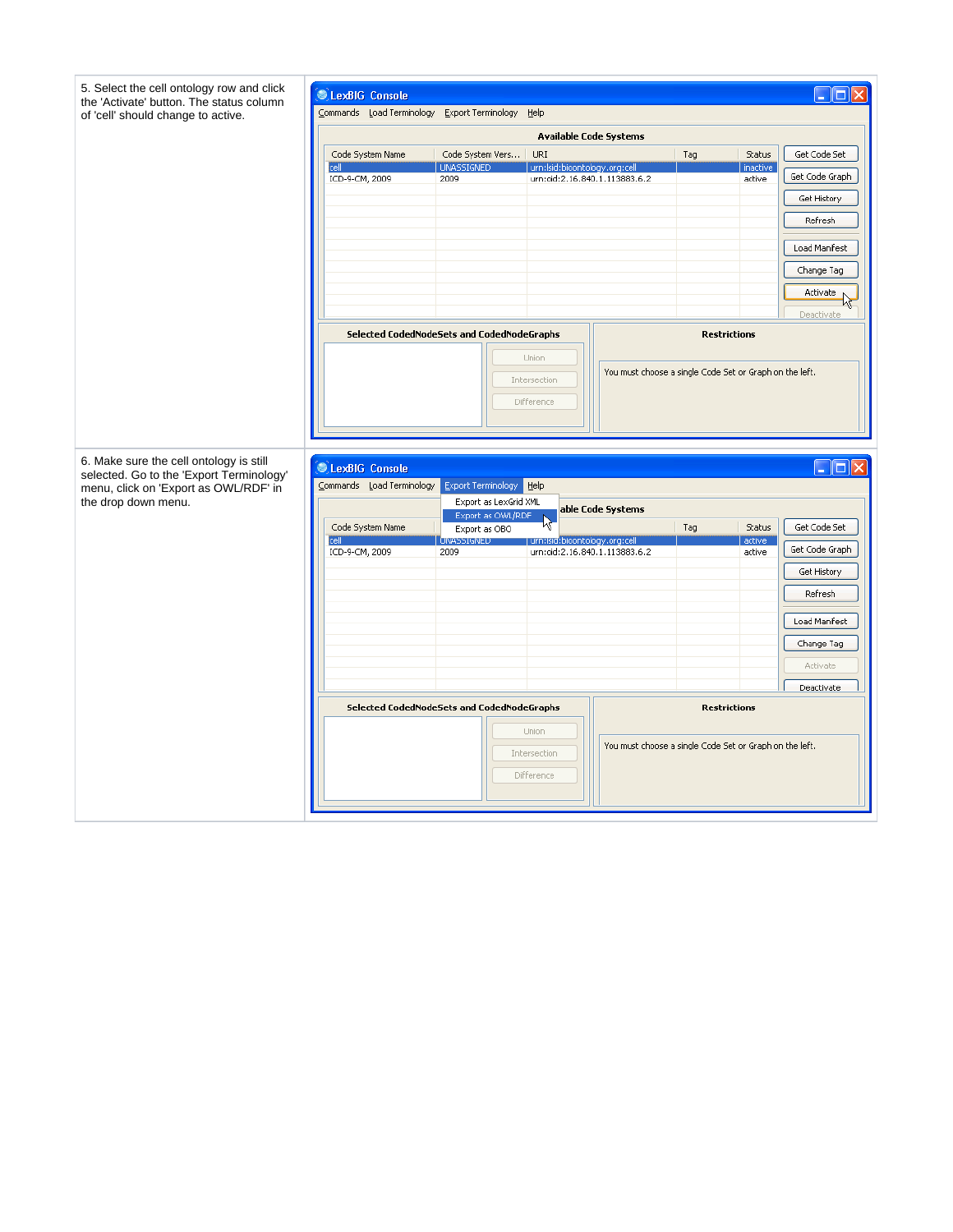| 7. Provide a path in the 'URI' text box.<br>The exported file name is automatically<br>generated by the system, so we don't<br>need to specify the file name. Click on<br>the 'Export' button. | <b>DowlRdfExporter</b><br><b>Export Options</b><br>URI: C:\scratch<br>Browse<br>☑ Async Load<br>Fail on all errors<br>$\Box$ force<br>Export <sub>N</sub><br>Output                                                                                                                                                                                                                                                                                                                                                                                                                                                                                                                                                                                                                                                                                                                  |
|------------------------------------------------------------------------------------------------------------------------------------------------------------------------------------------------|--------------------------------------------------------------------------------------------------------------------------------------------------------------------------------------------------------------------------------------------------------------------------------------------------------------------------------------------------------------------------------------------------------------------------------------------------------------------------------------------------------------------------------------------------------------------------------------------------------------------------------------------------------------------------------------------------------------------------------------------------------------------------------------------------------------------------------------------------------------------------------------|
| 8. A set of status messages will show up<br>in the Output text box. When the 'End<br>State: completed' statement pops up, the<br>exporting process is complete.                                | <b>DowlRdfExporter</b><br><b>Export Options</b><br>URI: C:\scratch<br><b>Browse</b><br>☑ Async Load<br>$\Box$ Fail on all errors<br>$\Box$ force<br>Export<br>Output<br>and monitorally relation and about processed operationally<br>$\overline{1}$<br>20 - info - Mon Feb 07 15:22:22 CST 2011 - processed 700 associations<br>21 - info - Mon Feb 07 15:22:37 CST 2011 - processed 800 associations<br>22 - info - Mon Feb 07 15:22:45 CST 2011 - proccessed the total associations: 858<br>23 - info - Mon Feb 07 15:22:45 CST 2011 - Converting triple store to ontology<br>24 - info - Mon Feb 07 15:23:36 CST 2011 - Export process completed without error<br>25 - info - Mon Feb 07 15:23:36 CST 2011 - Exported file : file:/C:/scratch/<br>Load process finished - Mon Feb 07 15:23:36 CST 2011<br>Errors Logged: false<br>Warnings Logged: false<br>End State: completed |